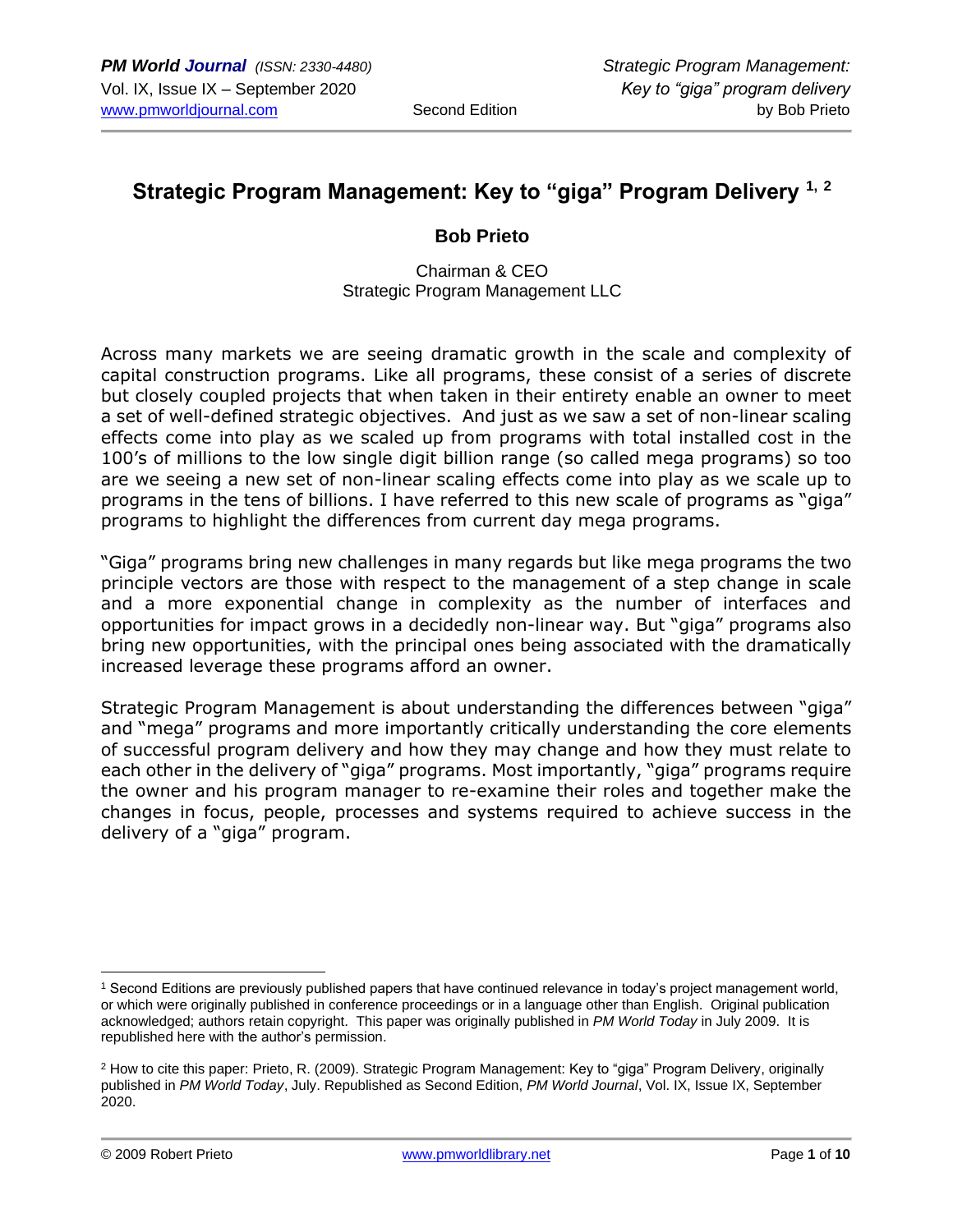

To illustrate some of the challenges and opportunities present in "giga" programs, some "stories" from the strategy phase work done on several "giga" programs are captured below.

## **Story #1 – Sweat the Small Stuff – Details Matter**

In developing a project execution strategy for a large, global private client we reviewed current design and construction practices as part of our familiarization process for development of a delivery strategy for a new "giga" program. The existing work as well as the new program is sited in a remote, costly, labor constrained and environmentally harsh setting.

During observations we repeatedly passed one operation as we traveled back and forth to different projects within the current "mega" program. This operation involved a twoman crew bolting up a large hopper. Over the course of the day we would see one of the men walking a kilometer down the road to a warehouse to retrieve additional nuts, bolts and replacement tools. It became evident that what was taking place was less than optimal so we stopped to watch the operation.

What we saw were two men, with eight different size sets of nuts and bolts and eight sets of tools working at low productivity rates because of the environmental conditions.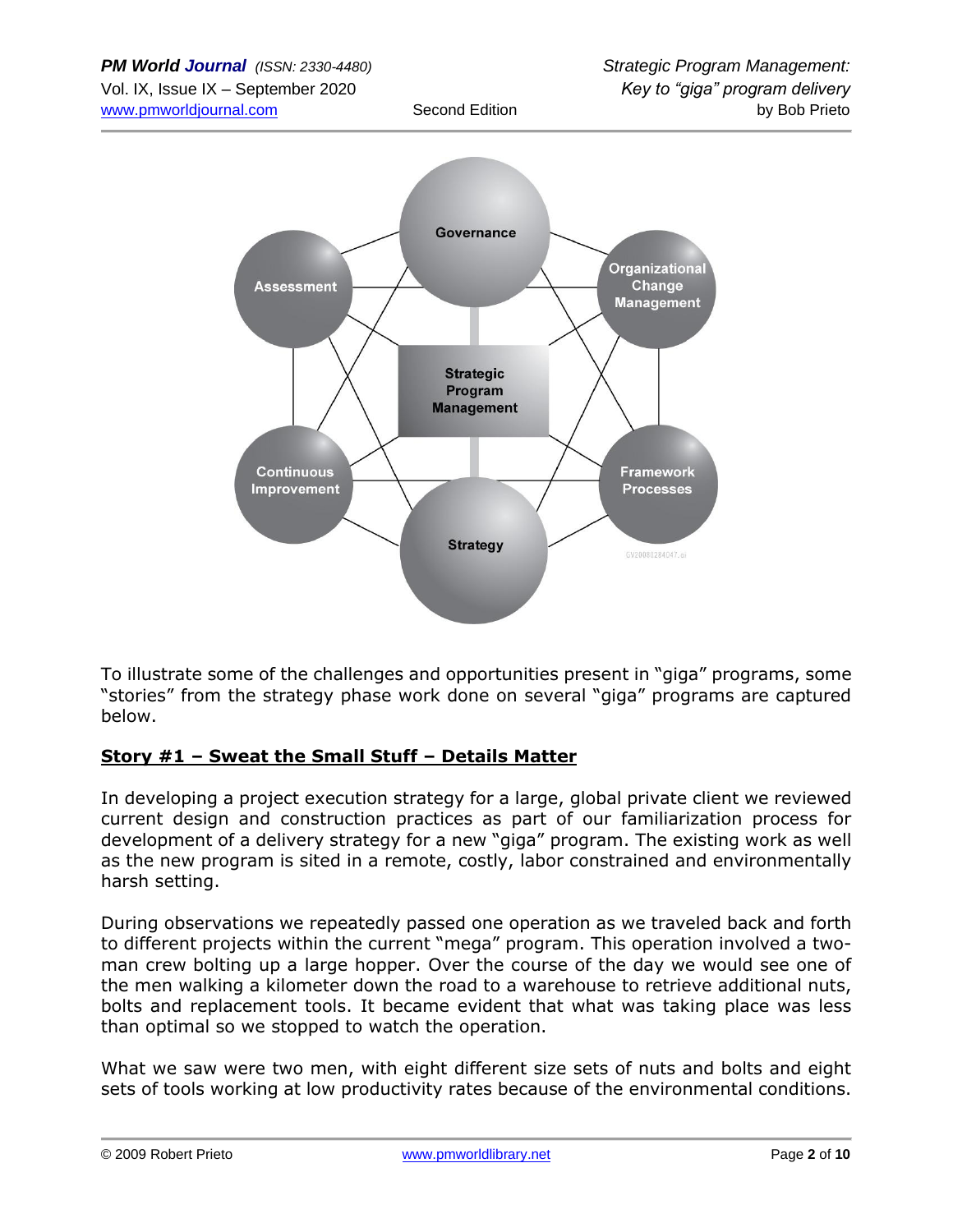Despite their best efforts, they would periodically encounter a defective nut or bolt and since the bolting operation had a defined sequence they would have to obtain good parts from the warehouse when they ran short of a particular size. Each nut and bolt combination had a different tool set and periodically a tool would fail in use and need to be replaced. Progress on the operation was slow and given the scale of the operation it was likely that this crew would be at this one particular operation for a good part of the month. In discussions with the construction manager we could identify no good reason for different size bolts so we decided to ask the designers on return to the engineering office.

On our return to the principle design office we identified the designer of this particular hopper and asked him a simple question, namely, what was he trying to optimize. His answer was quick and straight forward, "design". As he pointed out, stresses were less towards the outside of the flange and as such he could use smaller bolts and smaller bolts cost less. So we sent him off to figure out what the cost savings were versus using one size bolt. He came back the next day and told us \$157.

The next call was to the construction manager who didn't understand why multiple bolt sizes were needed. Our question for him was if all bolts were the same size what would his direct construction labor cost savings be (unskilled labor was about \$1000 per day at this site and retaining labor was still a challenge). The following day he called back and told us with the likely efficiency improvements he could have taken 10 man days out of this operation or \$10,000 in direct labor cost. We started to thank him but he said he wasn't done. He then went on to point out that for every \$1 of direct labor cost he had \$2 of indirect labor costs associated with maintaining a construction camp, taking care of meals and laundry and doctors, and transporting labor back and forth for periodic leave.

Again, we started to thank him but he interrupted and said he wasn't done. He continued, pointing out that he now had a larger warehouse to house eight sets of nut, bolts and tools versus one size; that he had to track eight times as many items in the supply chain and eight different sets of cost codes for the benefit of the accountants and that given the remoteness of the site they had to over order eight sets of parts and tools versus just one since the cost of delay was huge. Finally, he flagged that we would now have eight sets of waste streams versus just one.

Throughout this process he was highlighting the cost of that \$157 savings and the results were staggering. On the new "giga" program there were going to be close to fifty of these same hoppers, spread out at five site locations. Clearly a different philosophy was required, namely one that recognized the scaling effects of a "giga" program and more importantly one that recognized that the inefficiency one might encounter in the "nuts and bolts" of a mega program were unacceptable in a "giga" program.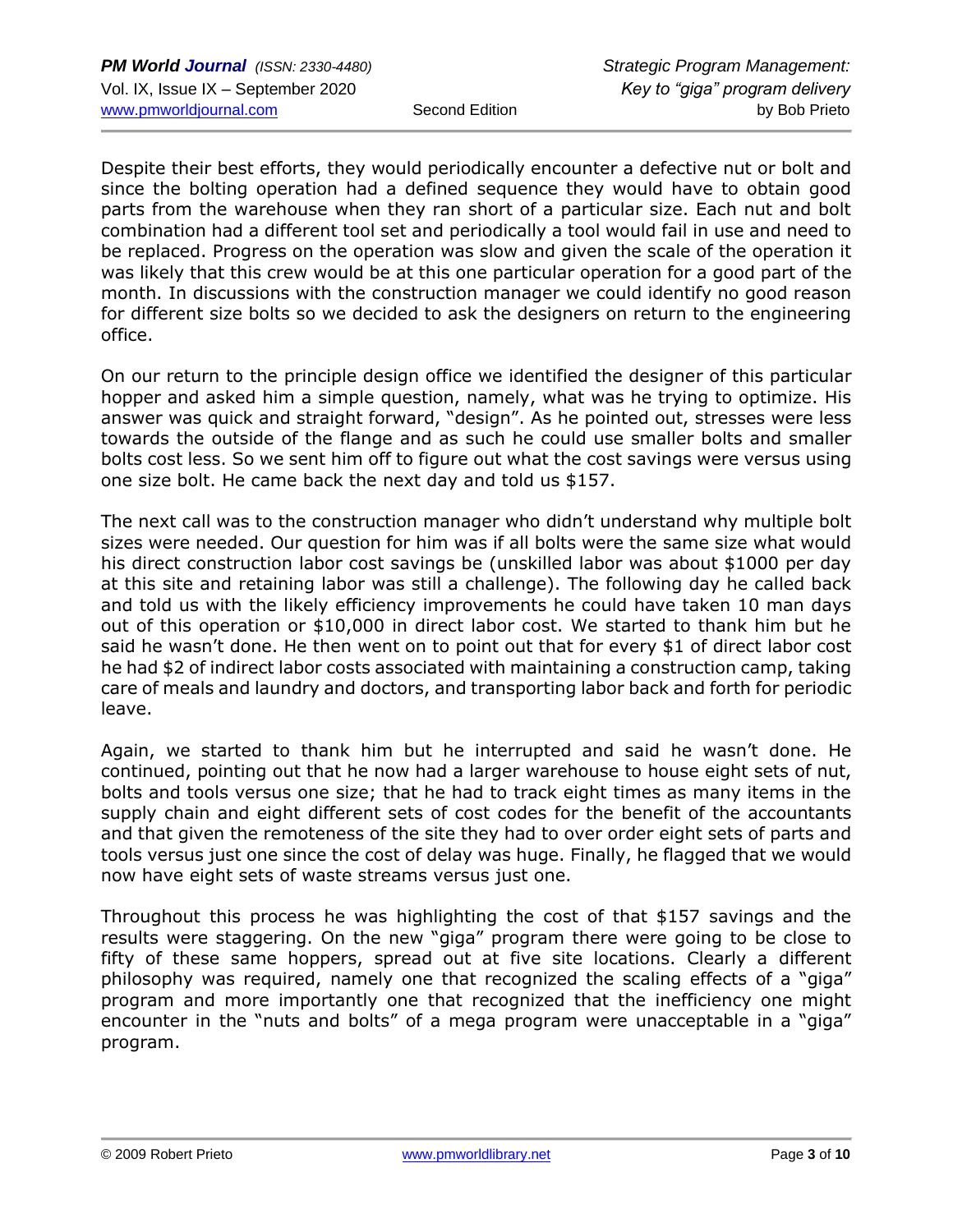Equally important was putting in place a strategy and change process that provided a path forward and a mechanism to constantly assess whether we were keeping the appropriate outcomes focus – one sensitive to the scaling effects and opportunities present in "giga" programs.



## **Story # 2 - "Giga" Programs Require Philosophy and Process Change**

In developing an execution strategy for a "giga" program we reviewed programmatic needs for major commodities with an eye towards capturing the leverage opportunities that come with a large capital spend. We identified structural steel as a billion dollar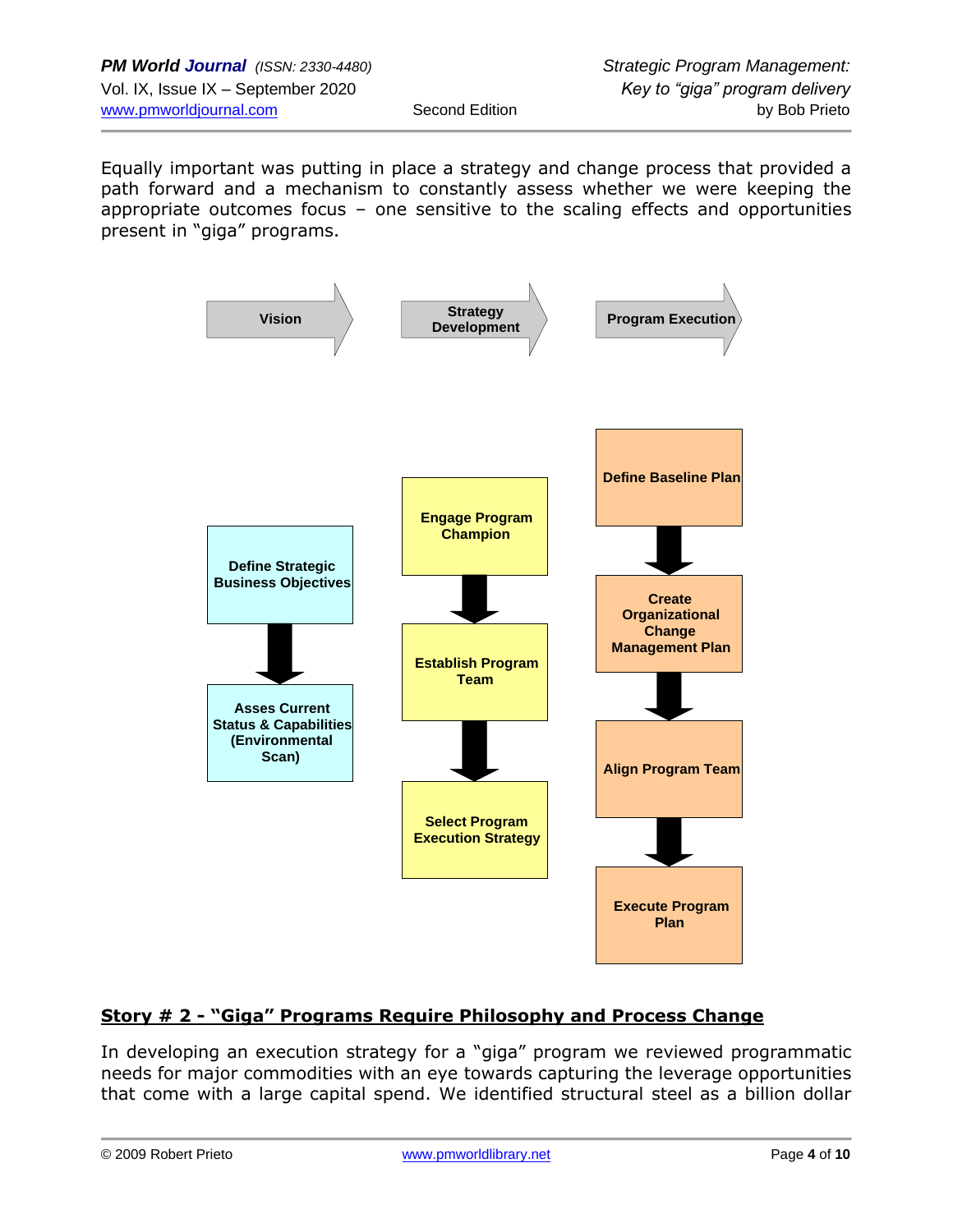procurement opportunity if we could consolidate our steel buy and reduce the number of custom shapes required. The historical approaches to design, procurement and construction would not support this leverage opportunity so the challenge was to modify the management and program delivery approach to capture the tremendous leverage opportunity this "giga" program presented.

The approach we developed was to do a consolidated programmatic steel buy for major structural steel, using an approach involving staged delivery over the life of the program coupled with locked in pricing (and select adjustment factors) and pre-negotiated option and cancellation provisions. All steel shapes were to be from a "catalogue" of standard steel shapes the supplier produced and this "catalogue" was to be provided to all design teams together with a changed design approval process requiring any custom shapes to require program level approval (raised the bar to drive standardization). Consolidation of supply required a changed approach to quality control and assurance (to avoid systemic issues) and a more active role in the supply logistics chain to assure needs would be met. Construction contracts are to be modified from supply to erection of owner furnished material. This required recognition of different risk profiles assumed by contractors and a re-base lining of the approach to appropriate fee determination.

Recognizing the inherent leverage this "giga" program represented allowed us to leverage our spend for significant volume discounts; strengthen our quality control and assurance approaches; gain greater certainty about the state of the overall supply chain; simplify the design process by discouraging custom shapes; simplify the site logistics and material tracking requirements by reducing the total supply categories to be tracked, stored and dispatched to the right place at the right time (each custom shape was previously a unique item of supply); reduce total programmatic construction pricing by reducing commodity pricing and delivery risk and reducing quantity risk allowances in contractor bids.

## **Story # 3 – If We Could Parachute Your Whole Plant In Would You Care?**

Upon being asked by the "C" level of a major private sector client with an upcoming "giga" scale program to work with his delivery team to develop a strategy to deliver this program in a way that would meet the owner's aggressive strategic business objectives related to schedule we quickly determined that success would be possible only if the delivery team was willing to go outside the box and their normal design and contracting approaches. An assessment of available labor and remote site productivity rates quickly flagged the near impossibility of meeting the schedule objectives if we were to stick build the entire facility at the ultimate site location. In order to kick the process off an initial call with the head of the delivery team was scheduled before a strategy team (whose help he might or might not want) arrived.

After the usual pleasantries at the start of this kickoff call, we posed a simple question to the head of the owner's delivery team, "If we could build your whole plant somewhere else and parachute it in, would you care?" There was a long pause. Clearly this was not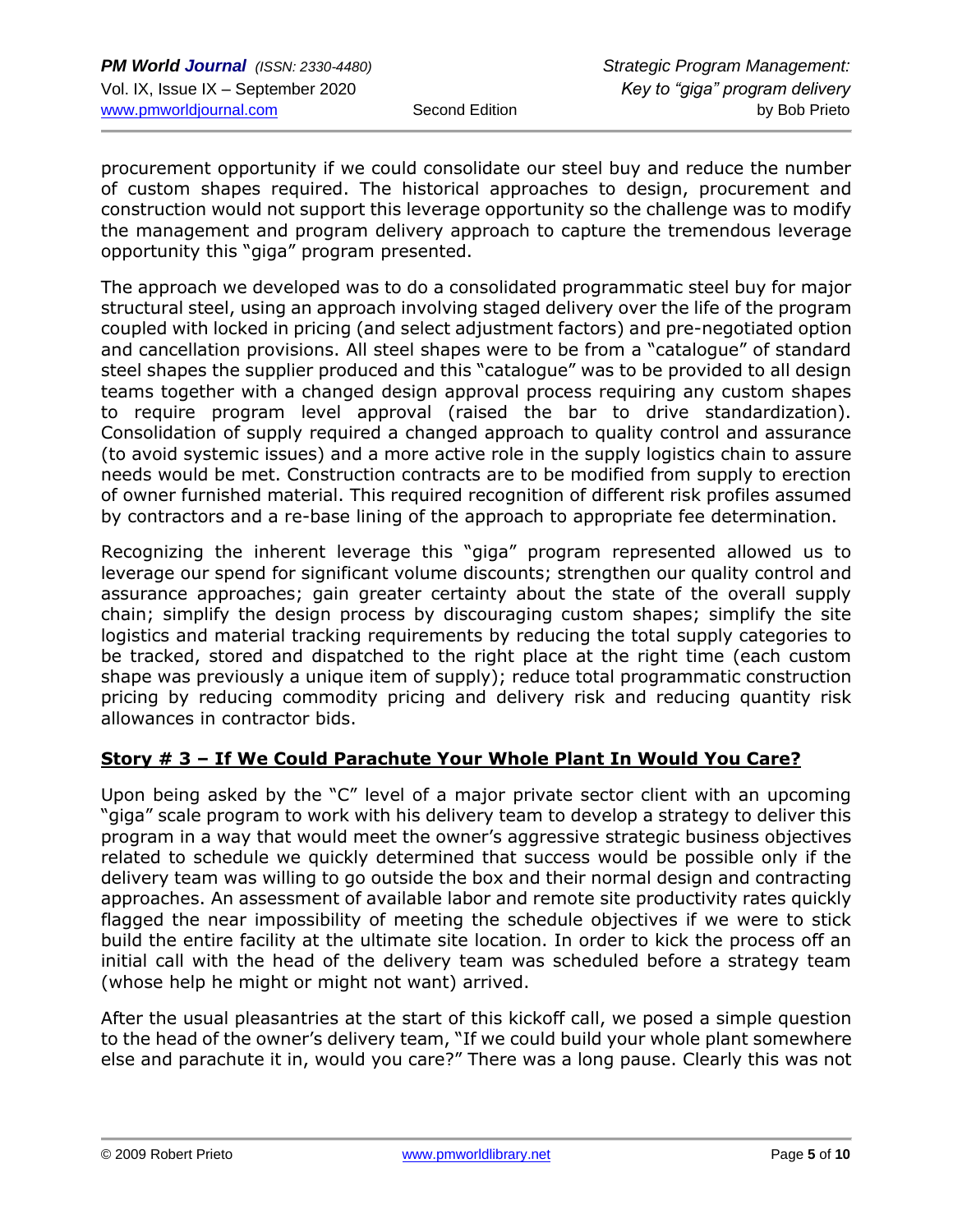the opening question that he expected. Finally he answered, "No…but where will you get a parachute big enough?" We replied that this was our problem.

As we went through the strategy development process we continuously looked at opportunities to take man-hours away from the site ultimately opting to build select facilities as modules which would be transported to the site. But even in the modularization discussions we had to work to change mindset and frameworks. We needed to get the existing delivery team past "how many 40 (or 53) foot containers were we talking about, to the notion that we were talking about 1000 ton plus modules that were either major segments of a project or even the entire project.

The choice of modularization changed the design sequence, procurement approach, logistics and construction sequence but it took unavailable man-hours of effort off the critical path and away from the highest cost, least productive construction location.

And yes we did consider flying the plant in…but not parachuting it down.



## **Story # 4 – Sharing Contingency for Result**

In an ongoing "giga" program development effort, a tiered shared contingency approach was developed that ensures that risks that do not squarely fit into one "box" for management by a single party but rather straddle two contracting levels or organizations are adequately managed for shared success.

The recommended commercial approach is based on: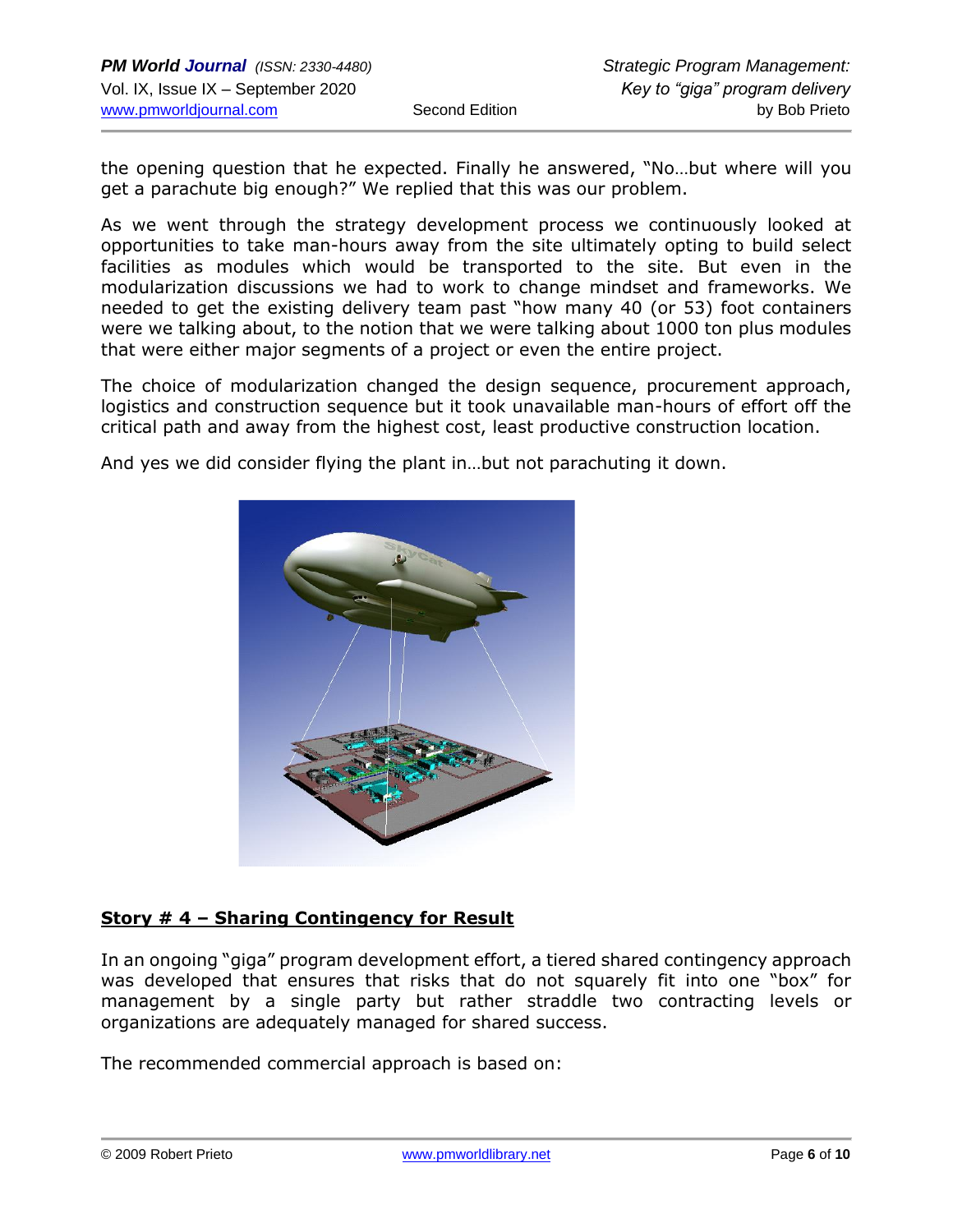- a balance between risk and incentives
- a shared approach to sharing of saved contingencies
- overlapping contingency pools between organizational levels to promote achievement of broader program objectives.
- multi-factor contingency pools to promote balanced achievement of program objectives

Simply put, the approach attempts to "fill in" much of the "white space" between boxes to ensure that the risks that lurk in between well-defined contract packages (and inherently are retained by the owner) are squeezed out to the extent possible. "Giga" programs carry risks well beyond those encountered on mega programs because of the non-linear increase in scale and complexity risks. The tiered contingency pools provide for augmented risk management, recognize that a greater percentage of risks require the efforts of one or more parties and reduce the number of risks totally within the owner's purview, allowing appropriate risk management to be focused on the remaining retained risks.

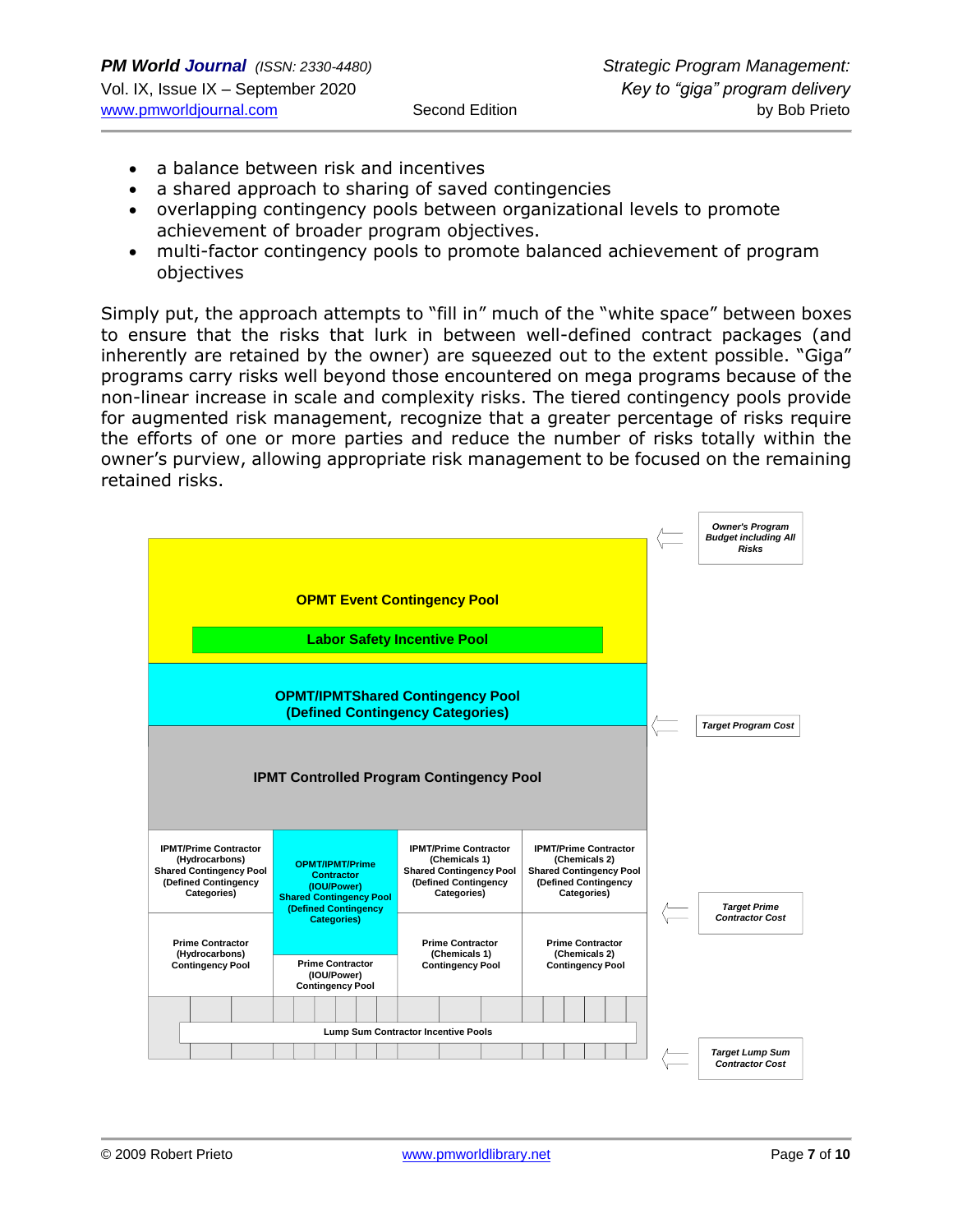### **Story # 5 – Meet the Objectives – All the Objectives**

On one "giga" program, the owner was faced with a broad array of stakeholders with often competing objectives. He attempted to satisfy these needs by developing a broad, compelling vision which would serve to satisfy all stakeholder groups in one grand sweep. He failed, however, to ensure that this grand vision met his other strategic business objectives with respect to cost and schedule. The immediate effect of this grand vision was to raise the bar for each and every stakeholder's expectations. The owner continued to try to cajole each and every stakeholder through a series of further concessions until cost and schedule forecasts could no longer be ignored. By then it was too late.

Strategic Program Management is built on defining a set of true, strategic business objectives and then developing a strategy to achieve each and every strategic business objective. Strategic Program Management is built on the word "and" when it comes to meeting these objectives. Strategic Program Management is not about placing primacy on one of the strategic objectives. To be successful, "giga" programs require careful attention and selection of the over-arching strategic business objectives. These objectives cannot be a set of wishes and wants but rather must be those things which are required for program success.

### **Story # 6 – Governance** *governs*

On "giga" project after "giga" project, governance is a key issue. The roles of the program manager and owner change when compared to projects of a smaller scale. Simply put, the highest levels of the owner's organization are more engaged but with a focus built almost exclusively around achievement of a small set of well-defined strategic business objectives and assessing the effectiveness of the primary strategies being employed to achieve those objectives. Similarly, the program management organization requires broader performance metrics, aligned with achievement of these strategic business objectives, and higher degrees of delegation than what would typically be practice on a mega program.

One question which arises in many of these "giga" programs is whether an integrated program management team is possible, staffed by both owner and third-party program management personnel. While the answer is yes, on one particular program this integrated management structure blurred accountability and responsibilities, and discouraged proactive management. This integrated management structure was implemented without the governance protections required for it to be workable.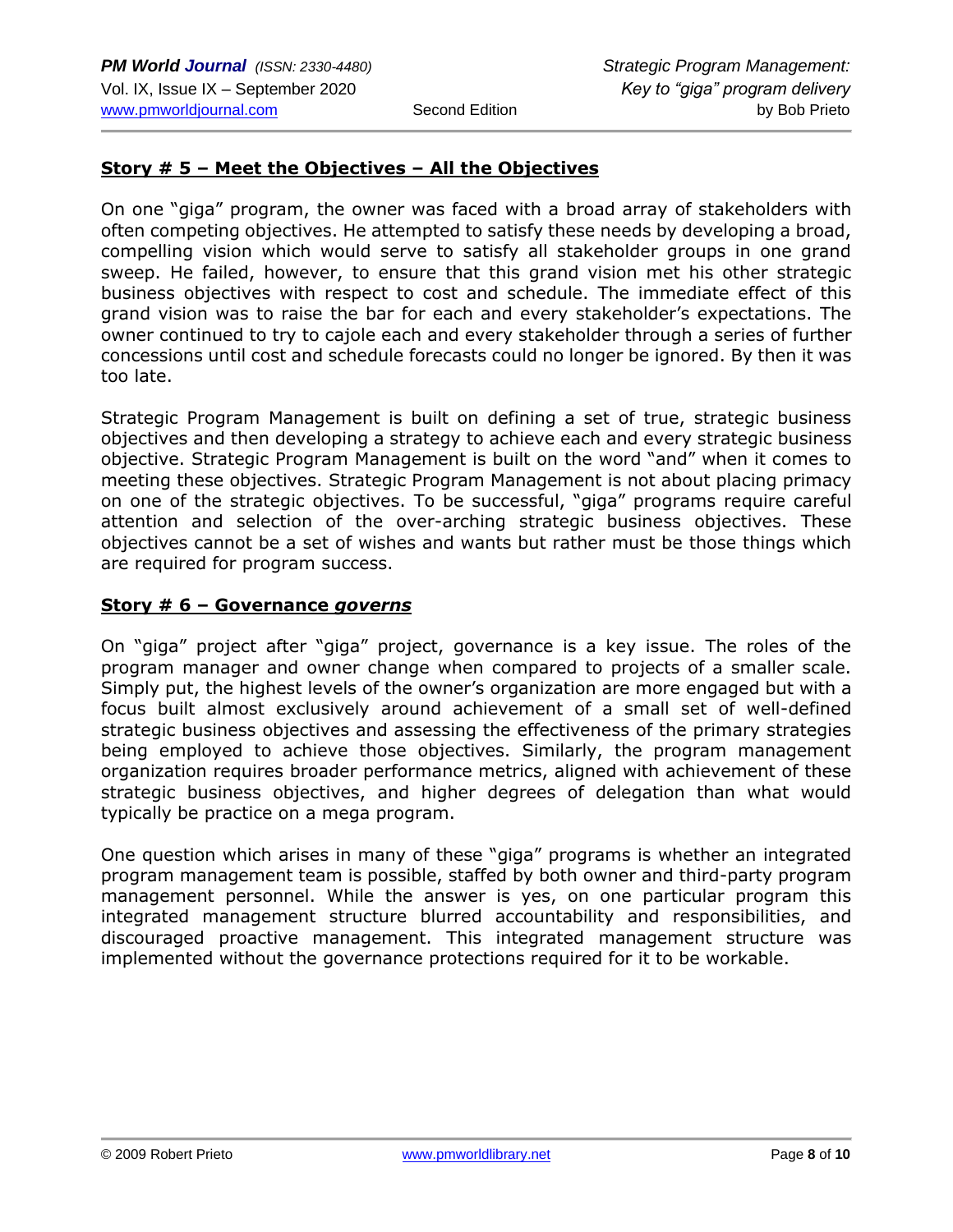### **The Strategic Program Management Opportunity**

As each of these stories illustrates, Strategic Program Management is about meeting challenges head on to capitalize on these and other opportunities inherent in a "giga" program. "Giga" program owners require a program manager that:

- can assume overall responsibility for the program, working under the direction of and acting as an extension of the owner
- can develop, evaluate and manage a range of procurements to ensure that program objectives are achieved and that opportunities are fully leveraged
- will ensure that applicable regulations, criteria and accountability are fully met, and that
- safety, quality, cost and schedule performance are achieved

Most importantly, the owner requires a partner that can help it translate its programmatic vision and broad objectives into a well defined set of specific business objectives that underpin an actionable and implementable strategic plan for the "giga" program.